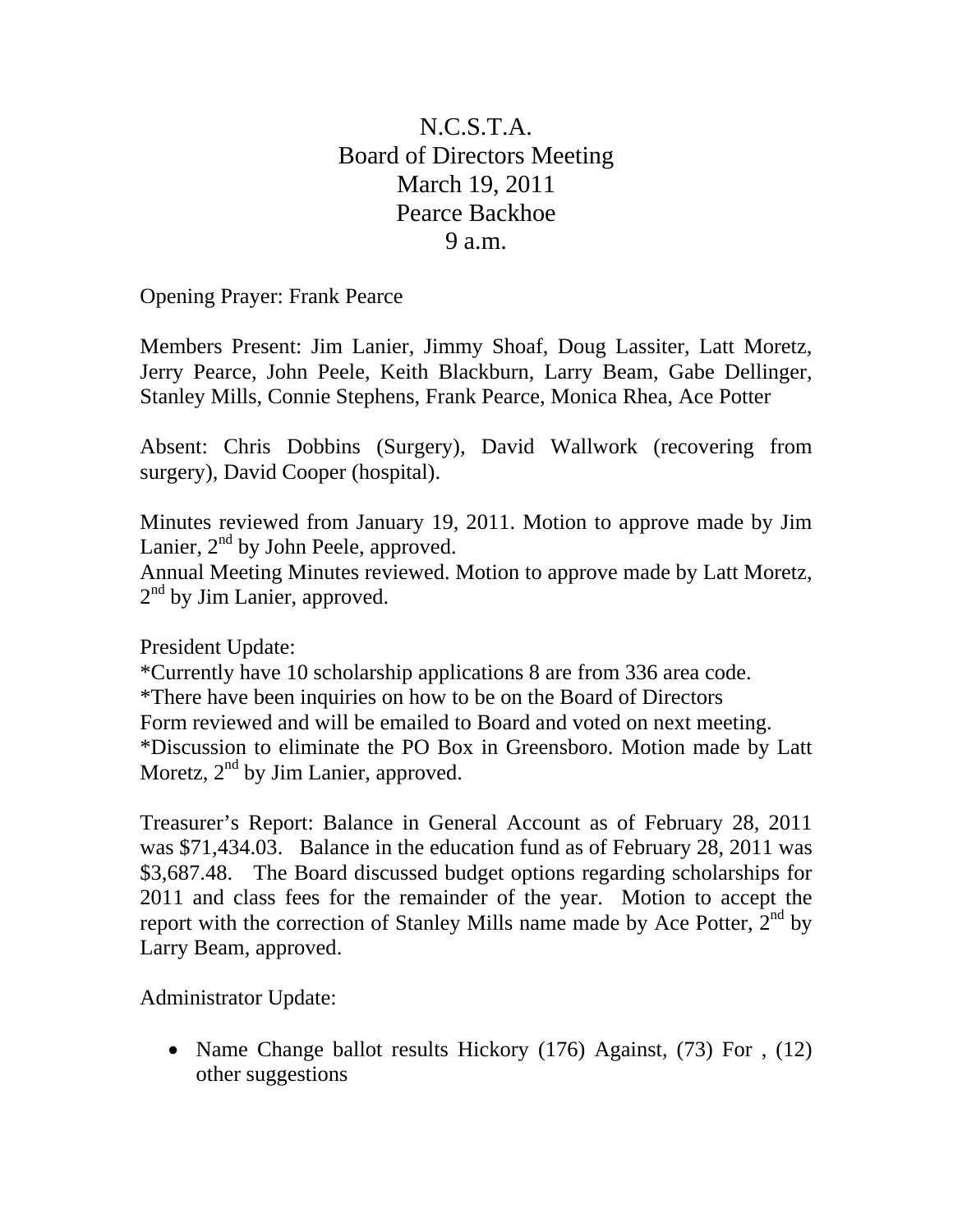• Name Change ballot results Greenville (50) Against, (14) For, (1) other suggestion.

Hickory 2011 was successful. We have received very positive comments on the event. Overall cost was down from 2010 and attendance was good.

Mixed opinions on Sunset Beach event. Once the numbers are in from Sunset Beach, the Board may want to consider going back to smaller regional classes if the expense is too large.

We still need vendor commitment for Sunset Beach. Rooms are booked for Sunset Beach. Vendor setup is Tuesday June  $14<sup>th</sup>$  2-5pm. Classes will run Wednesday and Thursday from 8am. Registration will open at 7am. Red Shirts will need to be onsite by 6:45am. Friday class will be 3 hour land application class. There will not be a Gala. Board will go out to eat Wednesday night as a group. Board had previously discussed providing a lunch, the Board decided not to do a lunch at this time.

Connie needs stands to hold alphabet signs for the certificates at the convention and symposium. Frank Pearce volunteers to make these stands 4 feet tall, and able to be broken down for easy transport.

Lobbyist Update:

- Scholarship update: letter from Member with suggestion and concerns regarding scholarship program and training suggestions for future classes
- NPCA Convention. Good show. We had representation.
- National pumper show. Attendance was down.
- Derrick & Crane Certification. First choice would be exemption,  $2^{nd}$ choice would be NCSTA become an approved education source. Doug is contacting legislatures on our behalf.
- I & E Committee Review
- Board of Directors Candidates
- NCOWCICB Actions and Commission Candidates
- NC Budget provisions. NCSTA will not support the new fee structure proposed by DENR. We need more information as to where the current funds are dispersed.

Other Business: